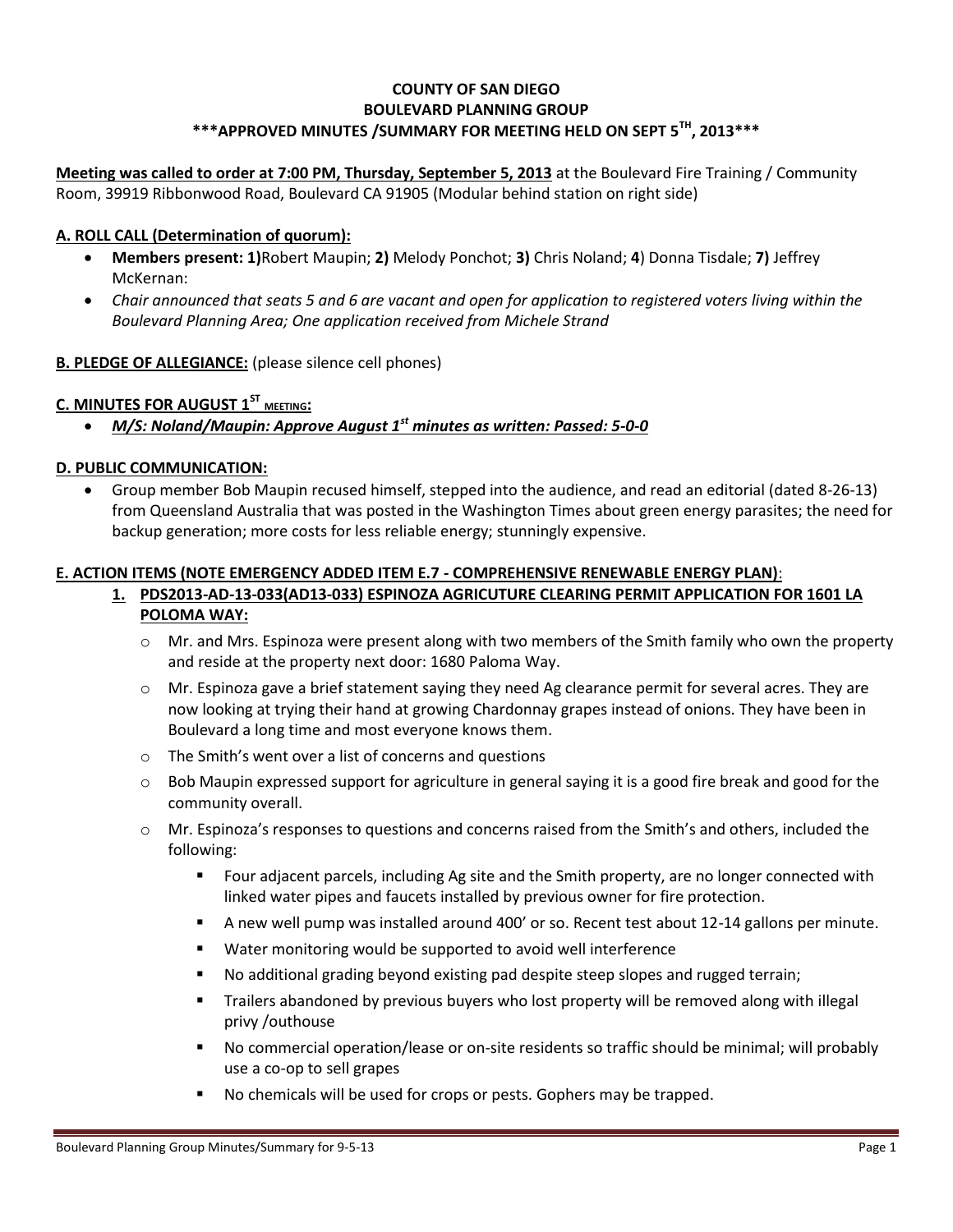An SDG&E permit is needed to hook up electricity meter

*M/S: Maupin/Noland: Approve with conditions to resolve issues raised: monitoring of groundwater use at onsite and adjacent wells of willing owners using transducers; concerns over well interference and use of chemicals; need to clean up abandoned trailers; address steep slopes, existing natural swales and down gradient oak groves: Passed 5-0-0*

# **2. ROUGH ACRES RANCH CAMPGROUND/CONFERENCE CENTER/ROCKCRUSHING: COUNTY'S** *FIRST ITERATION REVIEW OF INITIAL STUDIES***: MUP #11-002; 3300-12-020(P12-020); 3300-12-021(P-12-021):**  *Should EIR be recommended over MND?*

- $\circ$  Jim Whalen for was present for the applicant. He introduced his new associate, Nick Doenges, who is replacing Conor McGee who is now working for the County.
- o Whalen did report that rock crushing and sand mining are no longer a part of *this MUP* and that a cumulative groundwater investigation is in process.
- $\circ$  Whalen also reported that a cumulative groundwater investigation is needed before release of Soitec EIR which is about 1-2 weeks out.
- o Recent County meeting was mostly cleanup with no significant issues
- o Concerns raised by Chair and others:
	- Cumulative impacts from Tule Wind and Rugged Solar placing people in such close proximity to unknown but potential adverse health and safety impacts.
	- **Impacts to large oaks, wetland, and spring-fed pond on McCain Valley Conservation Camp land.**
	- **IMPACTS THE IMPACTS 10 ADDITE:** Impacts to adjacent residents and those that will have view of multiple large projects from surrounding neighborhoods that are elevated along Ribbonwood Road
	- **IMPACTS THE IMPACTS INCOM** Mecain Valley Recreation Area, and several wilderness areas that can be accessed solely through McCain Valley Road. Power lines and giant glaring Soitec modules will degrade the access route and change to fully industrial character.
	- **IMPACTED 19 Impacts are being piecemealed through various separate MUPs/ EIRs for Tule, Rugged Solar,** new Rough Acres Ranch Road, Rock crushing and sand mining operations.
	- Rough Acres neighbor, Linda Shannon, raised concerns with grading and removal of chaparral that holds soil; erosion created by changes for new road; recent storms created 1-2 feet cut under her fencing; what are hours for shooting ranges; restrictions for night shooting or amplified outdoor events; increased traffic noise and lights will impact neighbors dogs, horses and other livestock.
	- Campground and conference traffic issues for large events (2,500-5,000?)
	- **Noise study has already been accepted but does not address cumulative impacts or helipad.**
	- **Increased and cumulative risk of Valley Fever with multiple projects disturbing soil.**
	- **How many times is the Rough Acres Ranch project mentioned in the Soitec EIR/MUP?**
	- **Helipad should be excluded as it was never a permitted use other than for the "temporary"** Sunrise Powerlink construction yard. Does not qualify as "grandfathered" use.
	- **EXECT** Discussion on need for full Environmental Impact Report over Mitigated Negative Declaration.
- o Whalen stated the eastern end of the Rough Acres Road route will change if Tule Wind does not move forward and access through Conservation Campo will not be needed. He thinks easement was granted.
- $\circ$  Whalen also stated that there are no project impacted wetlands that recognized by the Army Corps of Engineers and EIR only needed for unmitigated or unmitigable impacts.

## *M/S: Noland/Maupin: Request an EIR and list issues and concerns raised: Passed 5-0-0*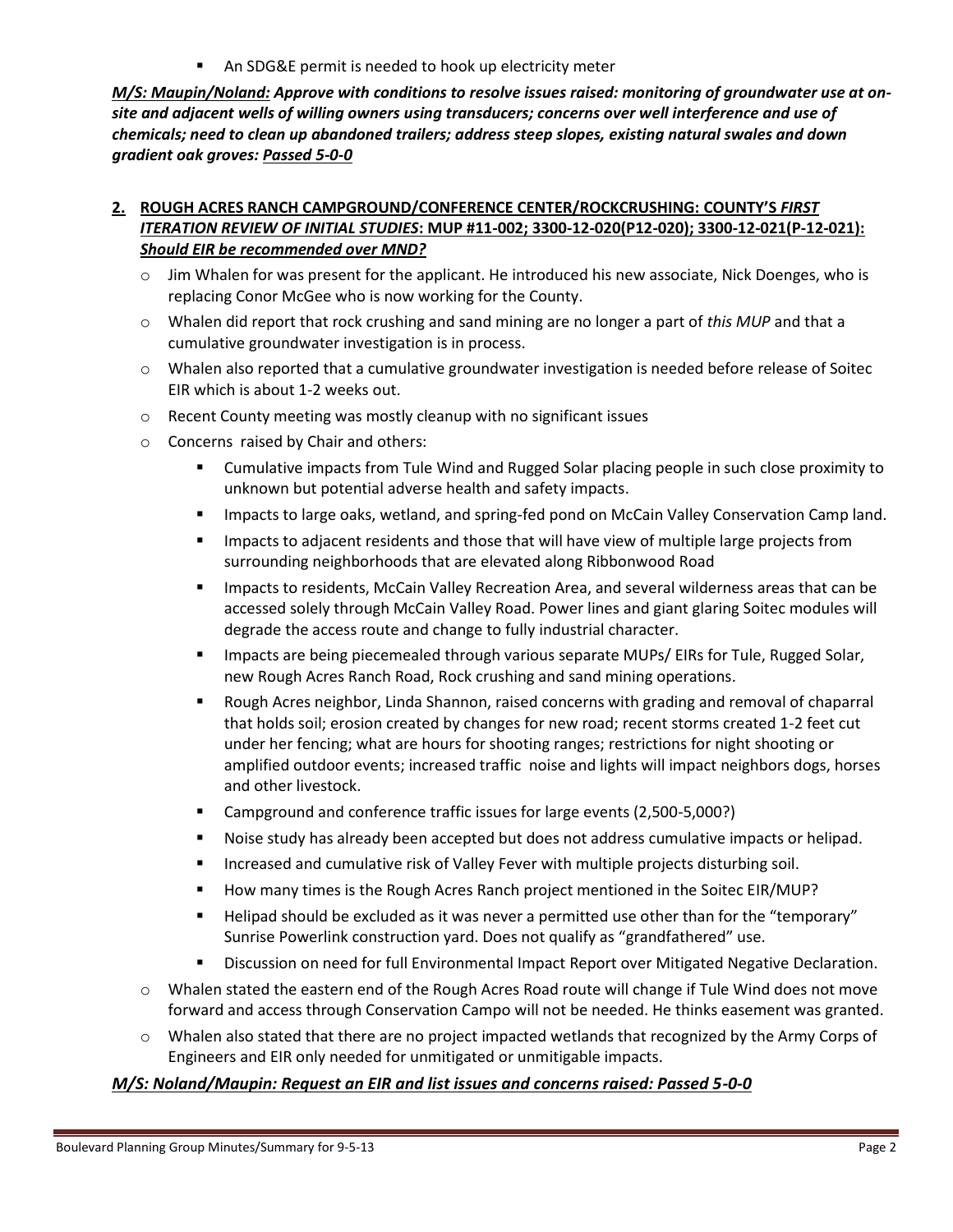### **3. VOTE ON APPLICATION FOR APPOINTMENT TO PLANNING GROUP FROM MICHELE STRAND:**

- Chair reported that ROV confirmation of Michele's voter registration and residency had been received.
- Michele Strand made a brief statement on her desire to see Boulevard remain rural rather than industrialized or overdeveloped. She and her fiancé became engaged in the beautiful McCain Valley.
- Strand also stated her desire to participate in protecting the Boulevard area through the Planning Group and was impressed with number of large-scale wind and solar projects that have been dropped.
- No opposition was expressed to Strand's appointment.

### *M/S: Accept Michele Strand's application: Passed: 5-0-0*

# **4. PUBLIC REQUEST TO ADDRESS LACK OF COUNTY ACTION ON COMPLAINTS OF UNAUTHORIZED AIRSTRIP AT LANSING'S EMPIRE RANCH ON JEWEL VALLEY ROAD:**

- Jewel Valley resident, Pat Stuart, provided a multi-year list of neighborhood efforts and various actions taken by different County agencies to shut down the unpermitted airstrip—with no apparent resolution. The airstrip is still there and still being used.
- Stuart reported contacting the other agencies and the County again recently. She was informed that Codes Enforcement has an open case.
- The Chair displayed the Reader article on "unreal-estate" regarding the Empire Ranch property being advertised for sale for approximately \$17 million, with a photo of airstrip with plane using it.
- Chris Noland reported that one of his neighbors expressed concerns with fires ignited and fueled by jet fuel during a crash, and the lack of adequate equipment to fight that fuel-fed fire.
- Bob Maupin stated that the airstrip was not there in the 50's when his family grazed cattle on BLM land
- Locals believe that Alexander Haagen installed the airstrip and extended it prior to Lansing buying the Empire Ranch and extending the airstrip further by taking out healthy oak trees and grading creek bed.
- Jim Whalen noted that the property cannot be sold until any codes enforcement actions are resolved.

## *M/S: Maupin/McKernan: Send letter to Supervisor Jacob and appropriate County departments requesting resolution and closure of the unpermitted and controversial Jewel Valley airstrip; with copies to other agency contacts and interested parties: Passed: 5-0-0*

## **5. BULK WATER SALES FROM CAMPO RESERVATION WELLS:**

- Discussion on ongoing controversy and concerns with bulk water sales from tribal wells approved by CPUC with a revised Water Supply Plan dated July 3, 2013: http://www.cpuc.ca.gov/environment/info/dudek/ECOSUB/Amended%20Construction%20Water%20Supply%20Plan.pdf
- Review and discussion regarding potential group endorsement of Backcountry Against Dumps letter (copies provided) to the CPUC requesting reversal of unauthorized bulk water sales.
- Discussion on seeking help from Dianne Jacob and / or the County to request an investigation into CPUC approval.

*M/S#1 : Maupin/ McKernan: Endorse the Backcountry Against Dumps letter and request for reversal of CPUC approvals of Campo Reservation bulk groundwater sales to ECO Substation (dated 8-26-13 & addressed to Amy Baker, CPUC Project Manager for ECO Substation), with request for County action to help reverse the CPUC's unsupported and controversial approval: Passed 5-0-0* 

*M/S#2: Maupin/McKernan: Ask Supervisor Jacob to request an investigation into the CPUC's approval of bulk groundwater sales from controversial Campo Reservation wells: Passed 5-0-0.*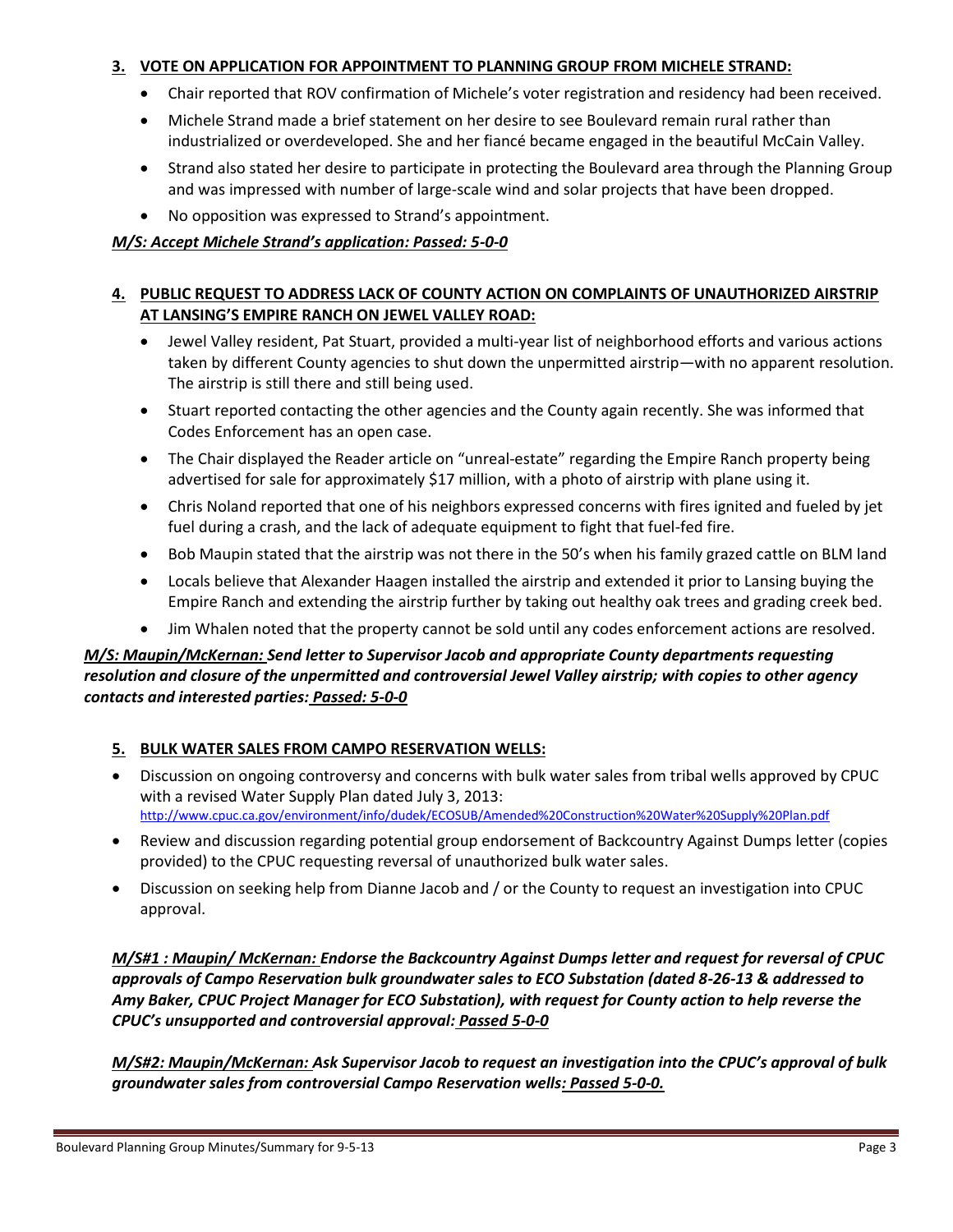### **6. REQUEST COUNTY TO RE-START GROUNDWATER MONITORING IN BOULEVARD PLANNING AREA:**

- Tabled at May meeting. Need for creating valid science-based long-term historic record for informed land use decisions.
- Chair reported that some monitoring has now been restarted and County is looking for property owners wanting to participate in well monitoring to document current and historical water levels over time.
- There was a discussion on the expense.
- Chris Noland said he was aware of one project that used 60 transducers for 1 year for about \$20,000.

# *M/S: Noland/Ponchot: Support restarting groundwater monitoring with request for transducers to be installed in participating wells (with owners' permission): Passed: 5-0-0*

## **7. ADDED AS EMERGENCY ITEM DUE TO LATE RECEIPT: REVIEW AND COMMENT ON COUNTY'S COMPREHENSIVE RENEWABLE ENERGY PLAN (REP) – PHASE ONE WORKPLAN:**

- The Phase One Work plan with recommendation for PDS Director to form REP Advisory Committee will be presented for action at the Sept  $11<sup>th</sup>$  Board of Supervisors meeting. The Board letter is posted here: http://bosagenda.sdcounty.ca.gov/agendadocs/doc?id=09010e9680179739
- Chair expressed concerns with stakeholders list that includes Jim Whalen's East County Renewables Coalition and other vested, incentivized, or public agencies—with no community representation or community advocate representation.
- Advisory committee is a staked and biased deck
- CEQA reportedly not triggered until Phase Two
- Community and public health and safety input are needed now--not later after all the strategies and winners and losers have already been selected by vested interests
- Chris Noland noted that items 3c and 3 d in the Board letter are exclusionary
- Cradle to grave/life cycle costs are needed for all forms of energy being considered and compared
- It is exclusionary to limit to study to unincorporated areas need to include regional alternatives in the incorporated cities, too.

# *M/S: McKernan: Noland: Authorize the Chair to submit comments and speak for the Group with concerns raised: Passed: 5-0-0*

## **F. GROUP BUSINESS:** Announcements; correspondence; discussion items; project updates

- **1. Border Patrol Report :** No report
- **2. Revitalization Report :** No meeting until November; Jacumba Hot Springs calendar; 308 kids showed up for 300 back to school backpack/supplies
- 3. **Fire Safe Council Report:** Next meeting Sept 30th at Jacumba Fire Station; Boulevard Fire's dark days (no firefighters present) are reportedly getting worse; Fire Safe letter expressing concerns; Darlene Cervantes is the new project manager for the Boulevard Fire Station construction project.

# 4. **INVENERGY'S 160-250MW SHU'LUUK WIND PROJECT REJECTED BY THE CAMPO BAND:**

- The Campo General Council voted to reject the Shu'luuk Wind project at their May and June meetings. Invenergy's Tecate Divide Wind LLC issued 'request to cease permitting' to SDG&E (6-21-13), has removed their MET towers, and their project website is now disabled: www.shuluukwind.com .
- $\bullet$  CPUC finally circulated SDG&E's June 21<sup>st</sup> Motion to withdraw permit application and Tecate Divide's brief letter requesting to cease all licensing and permitting for the grid connection.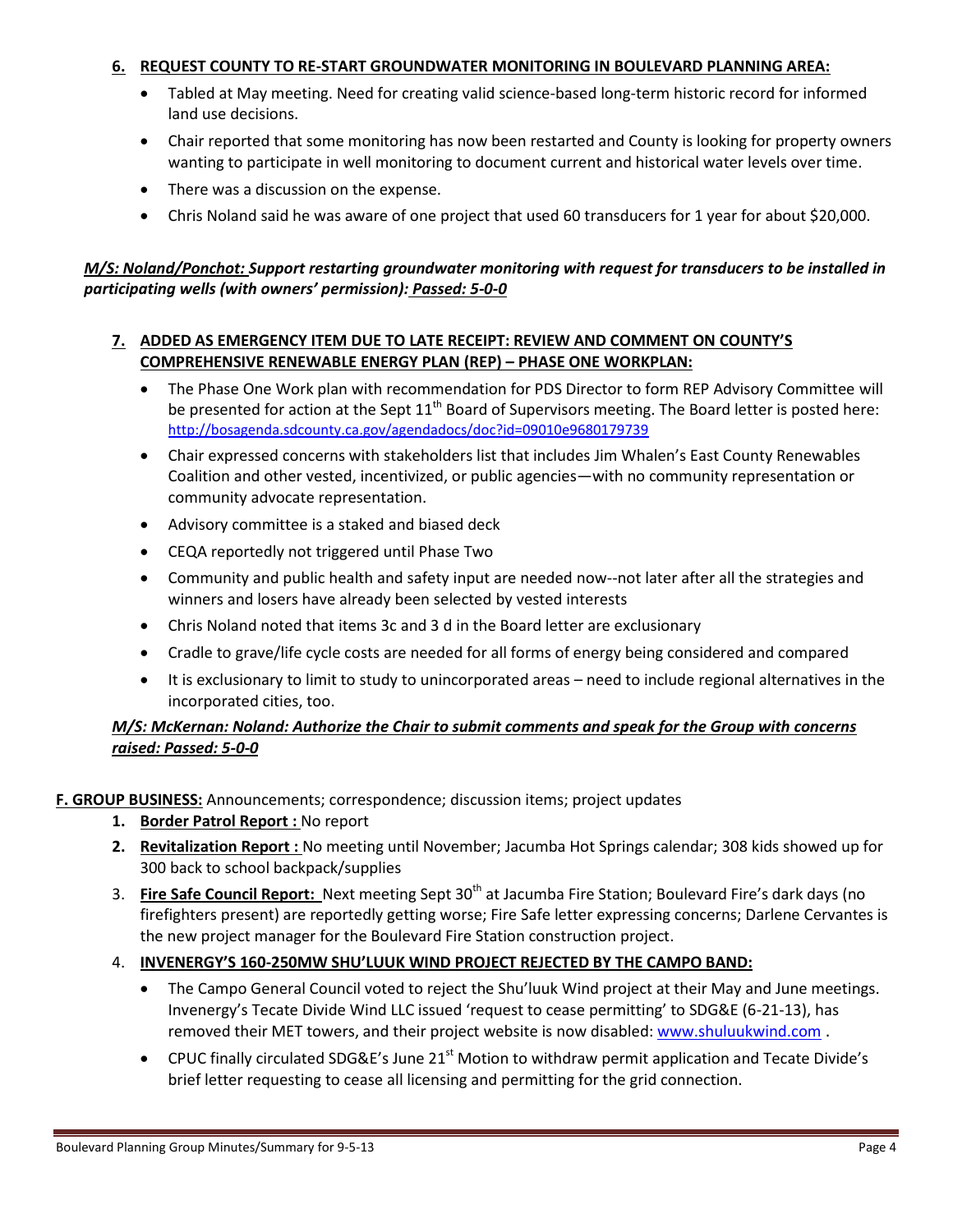# 5. **SDG&E FILED MOTION TO WITHDRAW CPUC APPLICATION NO. 12-12-007 FOR PERMIT TO CONSTRUCT TRANSMISSION LINE 6931: FIRE HARDENING /SHU'LUUK WIND INTERCONNECTION PROJECT:**

- The application was withdrawn due to Invenergy's request to cease permitting and licensing of Shu'luuk Wind gen-tie. The fire hardening issue may be revisited in the future.
- Withdrawal not yet posted on CPUC project website: http://www.cpuc.ca.gov/environment/info/dudek/Wind\_Interconnect/Wind\_Interconnect.htm

# 6. **SOL ORCHARD HAS WITHDRAWN MAJOR USE PERMIT APPLICATION (P12-025) FOR BOULEVARD SOLAR:**

• Sol Orchard's Jeff Brothers confirmed withdrawal of application for their 5 MW Boulevard Solar project via e-mail to the Chair.

# 7. **CHAIR'S REPORT ON LAND DEVELOPMENT PERFORMANCE REVIEW COMMITTEE'S AUGUST 15TH MEETING:**

- The Performance Review Committee was formed as part of the Board of Supervisors' response to Red Tape Task Force recommendations.
- Streamlining efforts are underway.
- New online services now available at Planning & Development Services: http://www.sdcounty.ca.gov/pds/Performance\_Review\_Committee.html; http://www.sdcounty.ca.gov/pds/docs/PDS\_Newsletter/eBLAST\_August2013.pdf

# 8. **PROGRAMMATIC EIR FOR 4 SOITEC SOLAR PROJECTS: 168.5 MW OF CONCENTRATING PV SOLAR (7,290 tracking CPV modules @1,200 sq ft each) TOTALING 1,473 ACRES: AB900 CERTIFICATION FOR FAST-TRACKING SIGNED BY GOVERNOR FOR RUGGED SOLAR AND TIERRA DEL SOL SOLAR:**

- 60 MW Tierra Del Sol Solar & 80 MW Rugged Solar projects are being evaluated at a project-specific level. 6.5 MW LanWest and 22 MW LanEast evaluated at a programmatic level. County project manager: Robert Hingtgen: (858) 694-3712 or Robert.Hingtgen@sdcounty.ca.gov ; Documents posted here: http://www.sdcounty.ca.gov/pds/ceqa/GPA12-010.html
- Jim Whalen, consultant for applicant, said there was nothing new to report
- The EIR for Rugged and Tierra Del Sol projects is now expected to be released for public comment in mid-October.
- Tierra Del Sol property owner and part-time resident, Ted Tibbets, expressed concerns that Soitec's 420 acre project will be within 100 feet of his front door.
- He feels his life and that of his wife, who has only one kidney, are threatened by Soitec's project.
- Melody Ponchot expressed concerns over glare and reported seeing a news report on reflection from new building in London that had melted parts of a car parked on the street and other adverse impacts.
- Bob Maupin, another Tierra Del Sol resident, reported sending concerns and questions to County and getting response from staff (8 months later) that the 178 degrees these CPV modules run at will not radiate past their fence onto Maupin's property and that the 420 acre project will not create any glare.
- It was noted that such a statement was a predetermination being made before the Environmental Impact Report was completed or released for comment.
- The Chair reminded all those concerned to put those concerns in writing and submit them into the record during the public review in order to establish legal standing for any potential future damages they might suffer.

# 9. **ROUGH ACRES RANCH ROAD MAJOR GRADING PERMIT: PDS2011-2700-15622: APPLICANT GREGG HAMANN: CONSIDER ENDORSING CHAIR'S COMMENTS:**

 New private connector road proposed between Ribbonwood Road and McCain Valley Road to serve as access for Iberdrola's Tule Wind, Soitec Solar's Rugged Solar and proposed Rough Acres Campground & Conference Center.